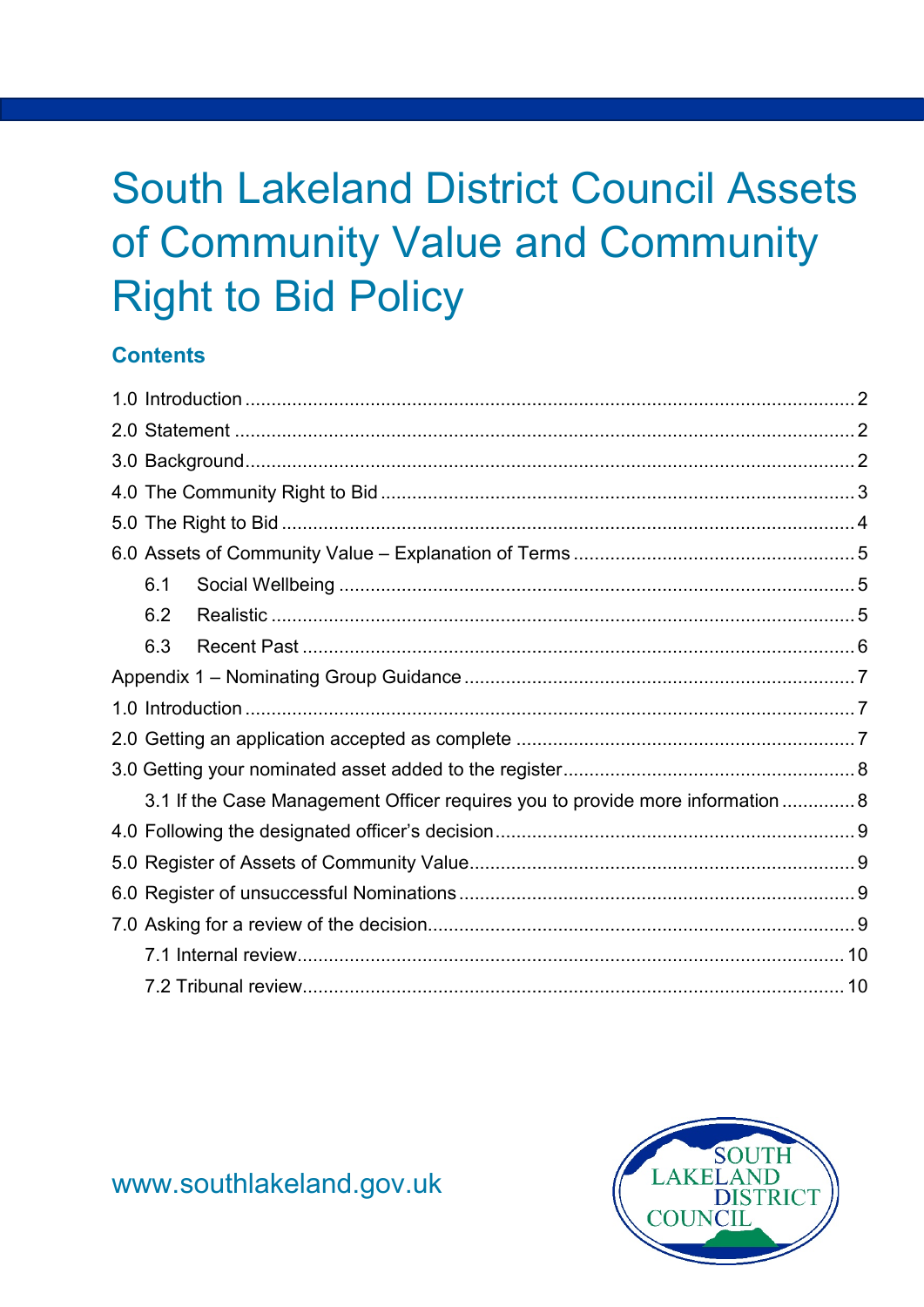#### <span id="page-1-0"></span>1.0 Introduction

This policy details South Lakeland District Council's ("Council") approach to managing the Community Right to Bid provision within the Localism Act 2011. The Community Right is sometimes also referred to as Assets of Community Value.

## <span id="page-1-1"></span>2.0 Statement

This policy will:

- Provide clarity so that officers and members are able to effectively support the management of the process; and
- Provide transparency for community nominators and asset owners so that they are easily able to navigate the Council's process.

This policy should be read in conjunction with the Department for Communities and Local Government non-statutory guidance, which read together with *Chapter 3 of Part 5 of the Localism Act 2011,* provide full details of the legislative provisions.

## <span id="page-1-2"></span>3.0 Background

The Community Right to Bid ('the Right') also referred to as Assets of Community Value was introduced by the Localism Act 2011 ('the Act') and came into force in September 2012.

The aim of the Right is to ensure that buildings and amenities can be kept in public use and remain integral to community life by providing town and parish councils and local voluntary and community organisations with the right to nominate local land or buildings which they believe to be of importance to their community's social well-being, for inclusion on an assets of community value list maintained by the local authority, in this case South Lakeland District Council.

If a nominated asset subsequently comes up for sale, then the interested community group(s) will be given a fair chance to make a bid to buy it on the open market by delaying sale while the community prepare a bid to buy it. The Right does not restrict in anyway who the owner of the asset can sell the property to, or at what price, and it does not confer a right of first refusal to community interest groups.

The Right does not apply to residential property or operational land as defined in the Town and Country Planning Act 1990 Part 2.

The Community Right to Bid should not be confused with Community Asset Transfer or the Community Right to Challenge.

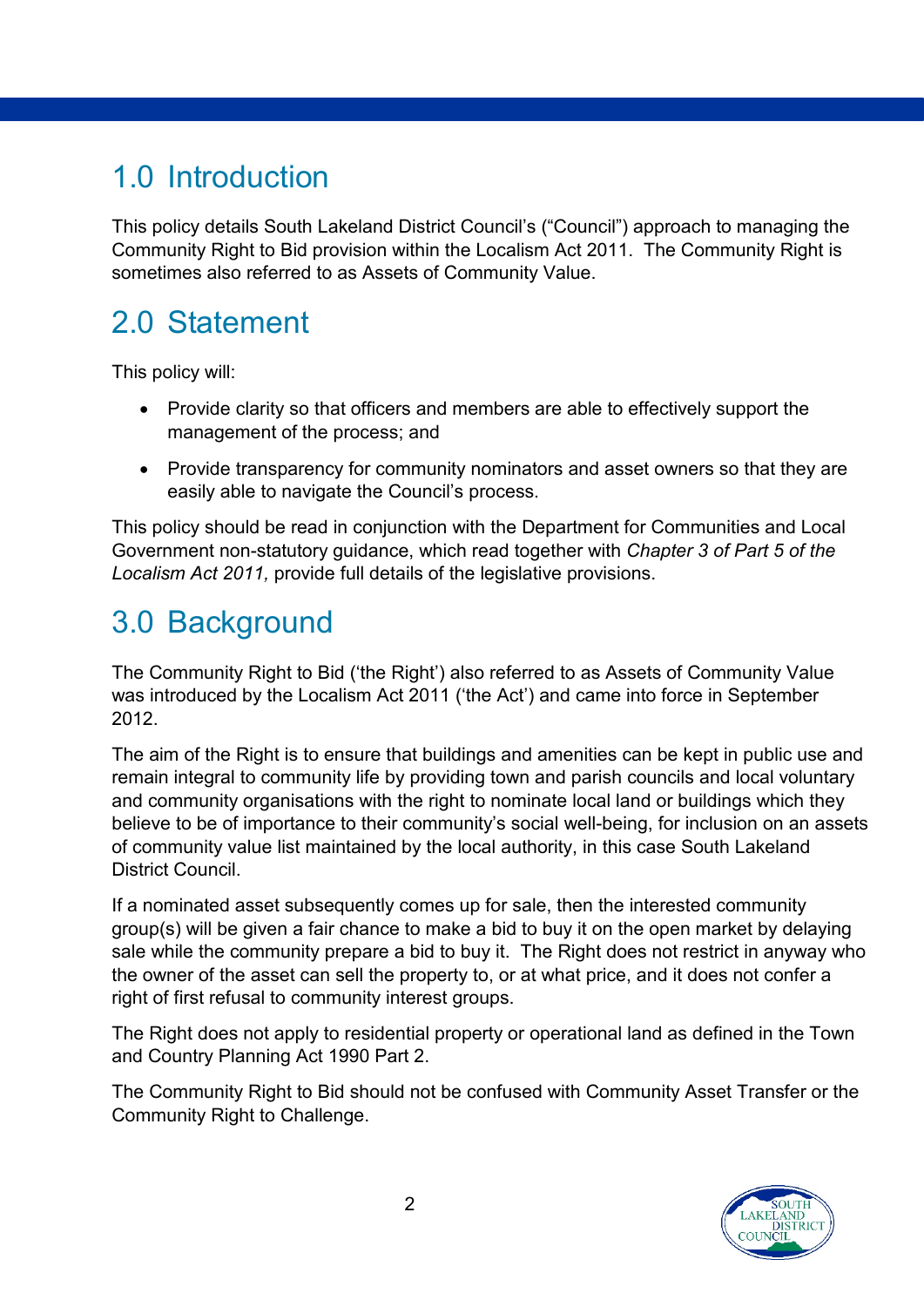## <span id="page-2-0"></span>4.0 The Community Right to Bid

The Community Right to Bid came into effect in September 2012, and it gives communities and community groups a fairer chance to prepare and bid for a community asset (building/ facility or land) that is considered to be of community value.

The right covers private as well as public assets.

There are some asset exemptions from the Community Right to Bid policy, for example, residential property.

The Council is required to keep a list of all of "assets of community value" for South Lakeland. Assets can be nominated by a relevant community group to be added to the list which the Council must consider.

The Council then has 8 weeks to make a judgement about whether or not it meets the definition set out in Section 88 of the Act.

If the Council determines that the nomination does meet the community value definition, the asset then gets successfully listed as an asset of community value and all parties are notified. It must also be listed on the local land charges register and if the land is registered apply for a restriction on the Land Register. The asset will be included in the list of assets of community value and it will remain on that list for five years. The Owner of assets placed on the list may appeal against its listing.

If the Council determines that the nomination does not meet the community value definition, the asset goes on the list of assets nominated but as unsuccessful.

Once the asset is successfully listed nothing further will happen unless and until the Owner decides to dispose of it, in which case they must notify the Council. In turn the Council will then notify the nominating interested parties and publish the intention to sell on the Community Right to Bid pages of the website. Should they be interested in buying the asset they have 6 weeks to make a written request to be treated as a potential bidder to the Council. If not done so in this 6 week period the Owner is free to sell the asset. If a request is made, the relevant community group has 6 months to prepare a bid to buy the asset before this goes on sale on the open market. This is called the 'moratorium period'.

The Right to Bid only applies when the asset's Owner decides to dispose of it. There is no compulsion on the owner to sell the asset.

The scheme does not give first refusal rights to the interested community groups and it is not a community right to buy the asset, just to bid. This means that in some instances the local community bid may not be the successful one.

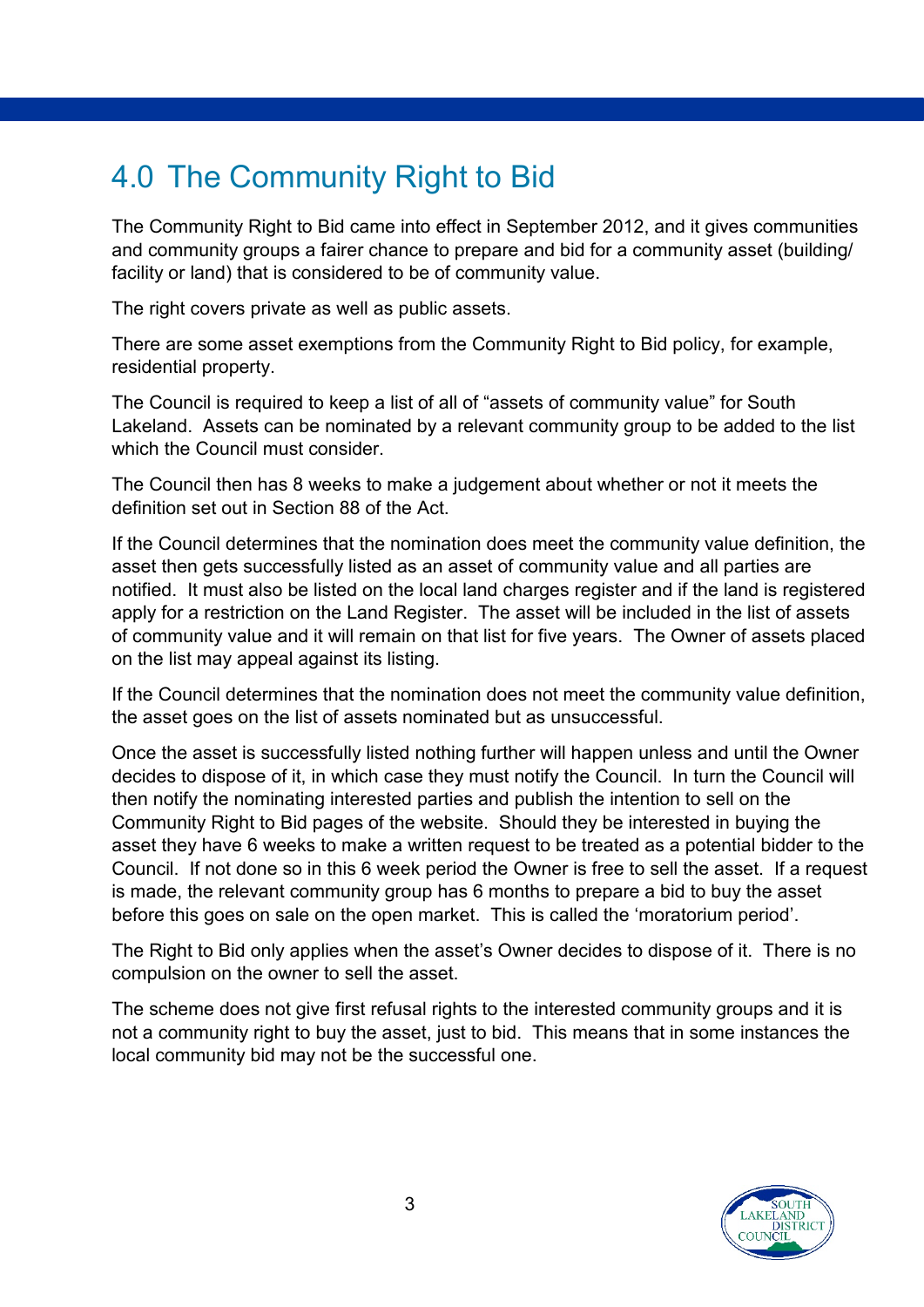## <span id="page-3-0"></span>5.0 The Right to Bid

Under the Community Right to Bid the following voluntary or community bodies may make a community nomination:

- **Town or Parish Councils**. This may be for an asset in its own area, or in the neighbouring parish council.
- **Neighbouring Town or Parish Councils**. If the parish council borders an unparished area, then they may nominate an asset within that neighbouring local authority.
- **Unincorporated groups**. Nominations can be accepted from any unincorporated group with membership of at least 21 local people who appear on the electoral roll within the local authority area, or a neighbouring local authority. This will for instance enable nomination by a local group formed to try to save an asset, but which has not yet reached the stage of acquiring a formal charitable or corporate structure.
- **Neighbourhood forums**. The procedure for becoming a neighbourhood forum is set out in section 61F of the Town and Country Planning Act 1990, added by the Localism Act 2011. There can only be one neighbourhood forum for an area. Existing community groups, civic societies and others can put themselves forward to be a 'neighbourhood forum'. Prospective neighbourhood forums need to ensure they meet the conditions for designation set out in the legislation, for example a forum should have an open membership policy and seek to drawn its membership from across the neighbourhood area and from different sections of the local community.
- Community interest groups with a local connection. These must have one or more of the following structures:
	- a. A charity
	- b. A community interest company
	- c. A company limited by guarantee that is non-profit distributing
	- d. An industrial and provident society that is non-profit distributing (these groups have been renamed as community benefit societies by the Co-operative and Community Benefit Societies and Credit Unions Act 2010)

Nominations may not be made by individuals and principle local authorities cannot list their own assets, it has to be nominated.

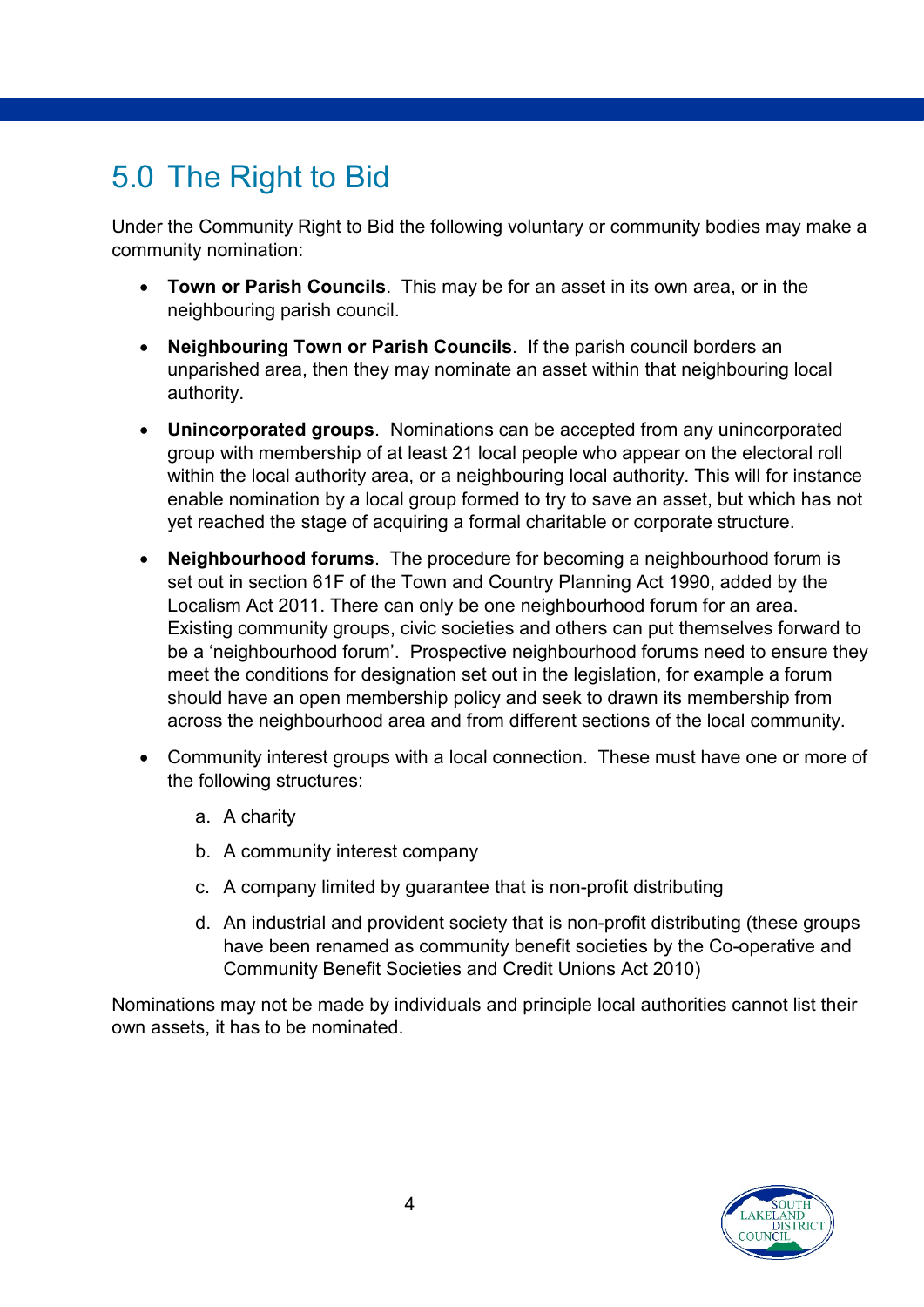## <span id="page-4-0"></span>6.0 Assets of Community Value – Explanation of Terms

The Act states that an Asset is of community value if in the opinion of the Council:

- An actual current use of the Asset that is not ancillary furthers the social wellbeing or social interests of the local community;
- It is realistic to think that there can continue to be a principle use of the Asset which will further (whether or not in the same way) the social wellbeing or social interests of the local community;
- There was a time in the recent past when an actual use of the Asset (which was not an ancillary) furthered the social wellbeing or interests of the local community; and
- It is realistic to think that there is a time in the next five years when there could be non-ancillary use of the Asset that would further (whether or not in the same way as before) the social wellbeing or social interests of the local community.

The Act left a number of terms that require explanation.

#### <span id="page-4-1"></span>6.1 Social Wellbeing

The Act defines that social interests include the following: cultural interests, recreational interests and sporting interests. If the use does not meet the social interest criteria then the Asset can only be listed if it meets the social wellbeing criteria. However, there is no set definition for social wellbeing, either in the Act or in general circulation. Whilst attempts to define social wellbeing exist they are ambiguous and gave little in the way of guidance. In the absence of a set definition the Council will use the following definition as a guide:

"Those aspects of life that society collectively agrees are important for a person's happiness, quality of life and welfare". (Source - New Zealand Ministry of Social Development's 2008 Social Report)

#### <span id="page-4-2"></span>6.2 Realistic

During the passage of the Act and subsequent regulations through Parliament there was debate about the use of the word realistic and principle of the continued use of an Asset. The Councils approach will be:

- If the Asset has a current principle use that meets the criteria, it will be presumed that the same use can continue in the future; and
- If the Asset had a use in the recent past that meets the criteria, it will be presumed that the same use can continue, unless there have been events that would prevent such a use, such as dereliction or demolition.

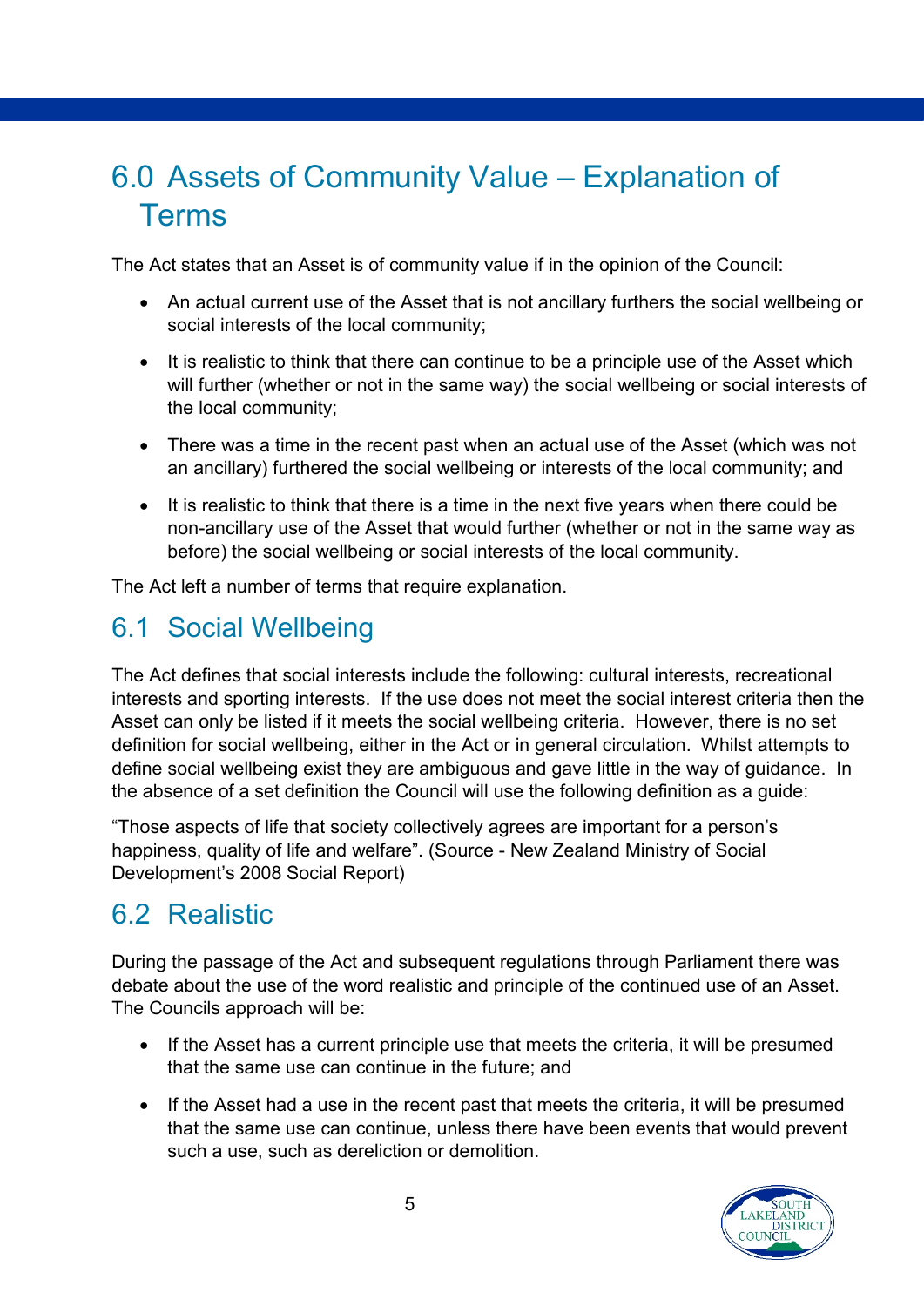#### <span id="page-5-0"></span>6.3 Recent Past

The phrase recent past is also not defined in the Act. The Act does however define a time period for when the land could be brought back into community use as five years. Once listed, land remains on the list for five years. The reason for not defining recent past is to provide local authorities flexibility in cases, such as when land has been empty, derelict or disused for less than five years.

The Council's criteria for defining recent past will be five years. Exceptions may be considered by the Council in the following cases:

- If the land has been disused for more than five vears and when it was last in use its principle use furthered the social wellbeing or social interests of the community;
- If the land has been in use, but has been used for a non-qualifying purpose, and the land was purchased as using a compulsory purchase order or other statutory power for use by the Council or other public sector body.

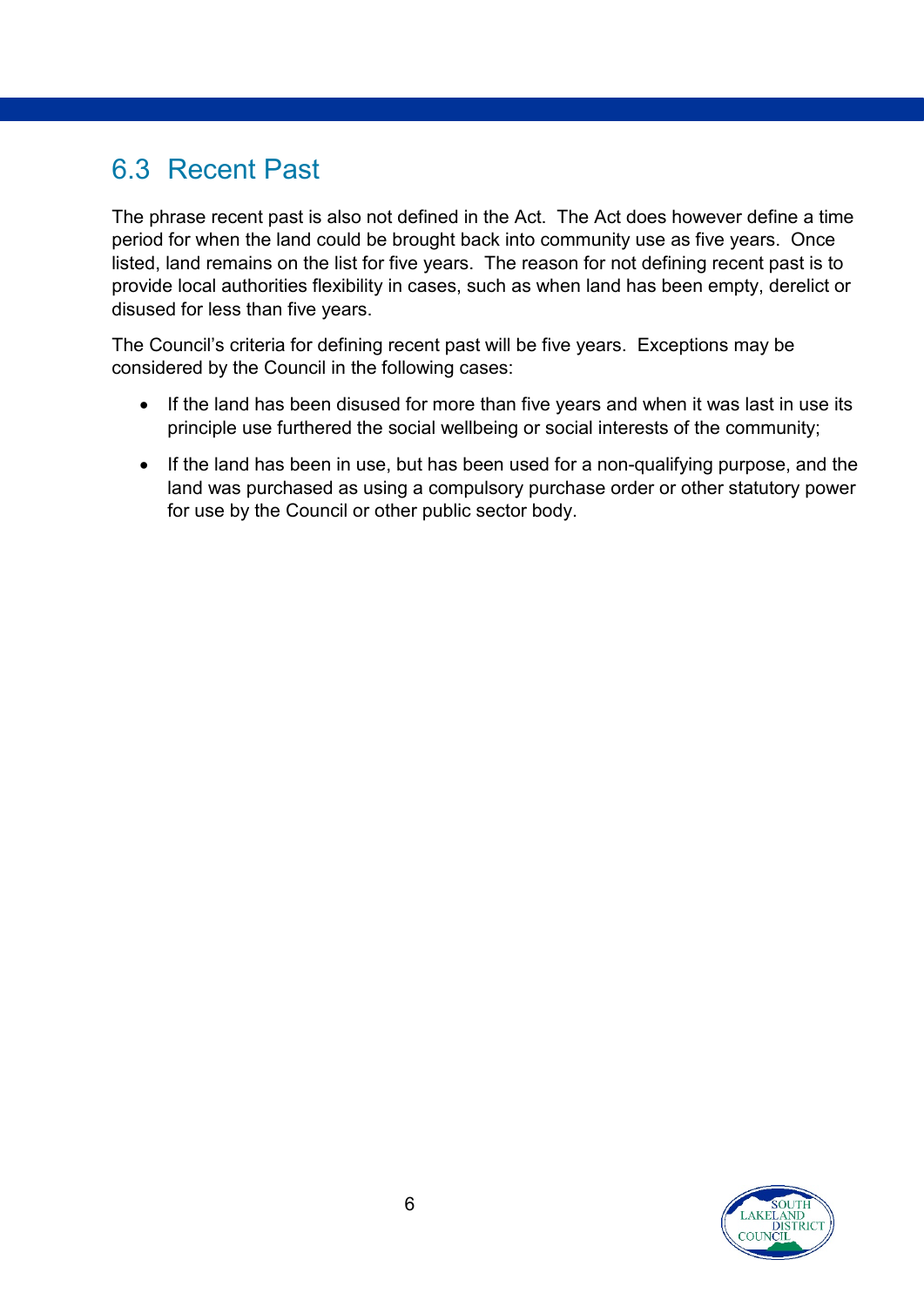# <span id="page-6-0"></span>Appendix 1 – Nominating Group **Guidance**

## <span id="page-6-1"></span>1.0 Introduction

This guidance will help nominating groups decide if an application will be successful in having an asset added to the South Lakeland District Council Register of Community Assets.

It will provide some advice and guidance to ensure your application is accepted as complete (at which time the 8 weeks assessment window begins) and can be passed to the relevant Case Management Officer.

Once with the Case Manager, your application will be considered in line with this guidance which is based on the Non-statutory advice note for Local Authorities and Statutory Instrument 2421 provided by the Department for Communities and Local Government (DCLG) and the local guidance.

Use this guidance and the above identified documents to ensure you provide all the required information. If at any time the Case Management Officer requests more information the 8 weeks assessment window will be frozen. The assessment will not restart until you have provided all the necessary information.

If you have any questions please contact the Council and ask to speak to the Community Right to Bid – Case Management Officer.

## <span id="page-6-2"></span>2.0 Getting an application accepted as complete

On receipt of your application (see the form for details of where to send your completed application) the Council will check you have provided all necessary information required on the application form; the Council calls this **'application validation'**. Please ensure that your application form has been completed correctly with sufficient information so the Case Management Officer is able to make a recommendation.

- **Incomplete Application – Invalid.** If an application is considered 'invalid', it means specific details were missing or there was not enough information provided. If this is the case you will receive a letter explaining what is missing so you can complete and resubmit the application form.
- **Complete Application – Valid.** If the application is considered 'valid', then from that day the Council has 8 weeks to assess the application and either agree to add it to the Community Asset Register or not and inform the appropriate parties of its decision.

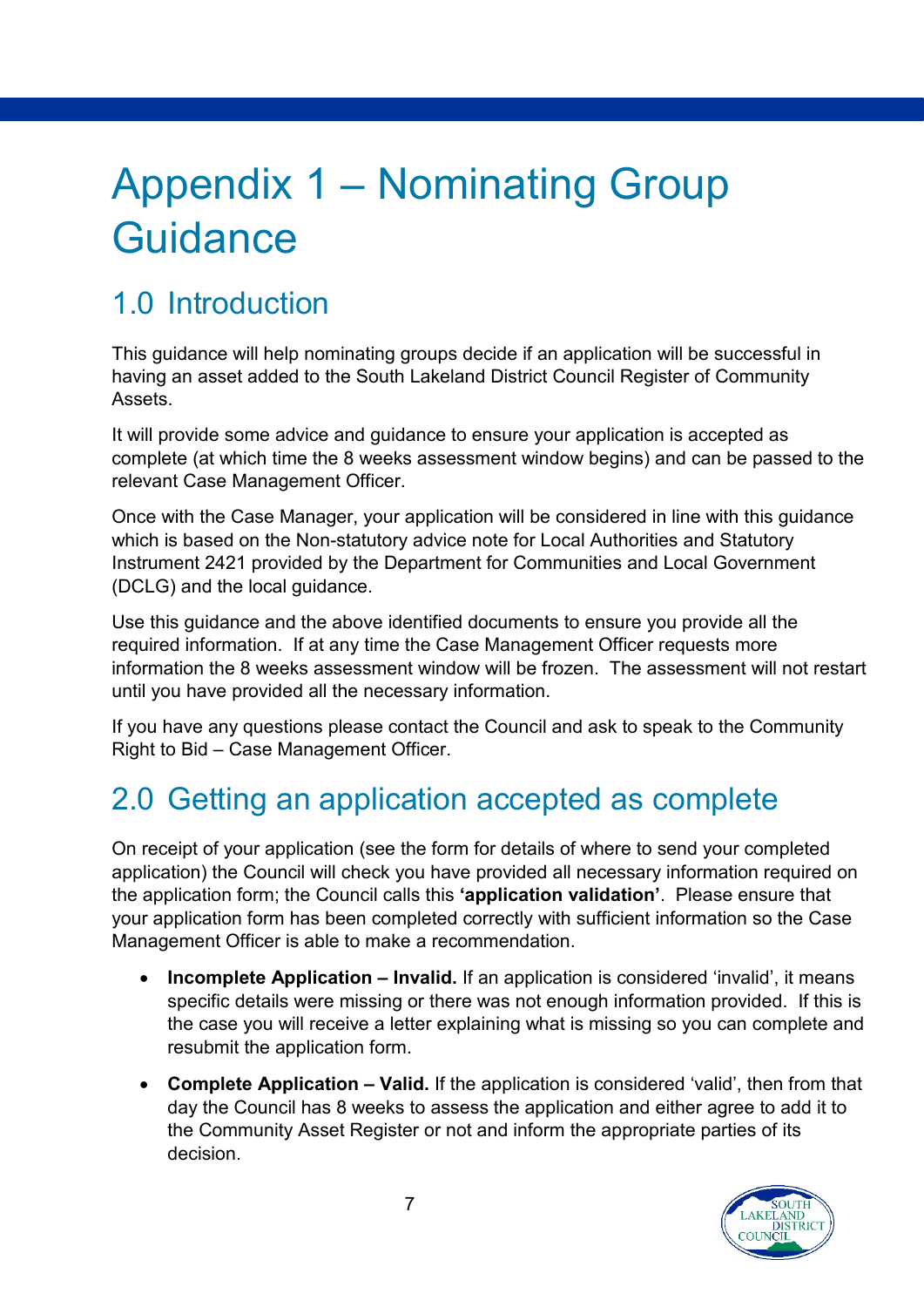#### <span id="page-7-0"></span>3.0 Getting your nominated asset added to the register

Once validated your application will be passed to the Community Right to Bid Case Management Officer; the Case Management Officer's responsibility is to consider if the application meets the criteria as set out in the legislation. The Case Management Officer will draft a report recommending if your nominated property or land should be listed as a community asset or not. The final decision will be made by the Council's Director of Customer and Commercial Services (the designated officer).

To ensure due process the Case Management Officer will use the Council's Community Right to Bid Assessment Framework to guide them through assessing your application. The Case Management Officer will consider the application in such a way as to establish if the property or land has been nominated correctly by considering:

- Is the land/ property in South Lakeland?
- Is the organisation nominating allowed to do so?
- Does the property meet the definition?
- Is the property or land excluded?

The Case Management Officer will have used the Non-statutory advice note for local authorities and Statutory Instrument 2421.

During the assessment additional information and advice may be sought from appropriate people to help the Case Management Officer make the correct recommendation; this may include:

- Legal advice
- The applicant to clarify aspects of the application or provide more detail
- A person with planning experience
- A person with knowledge of the relevant property or land
- A person with knowledge of the area and local community

Any discussion/ consultation regarding an application will be noted.

Once the assessment is complete a report will be produced explaining the reasons for the recommendation. This will be presented to the designated officer.

#### <span id="page-7-1"></span>3.1 If the Case Management Officer requires you to provide more information

If there is insufficient information in the original application for the Case Management Officer to come to an informed recommendation you will be contacted

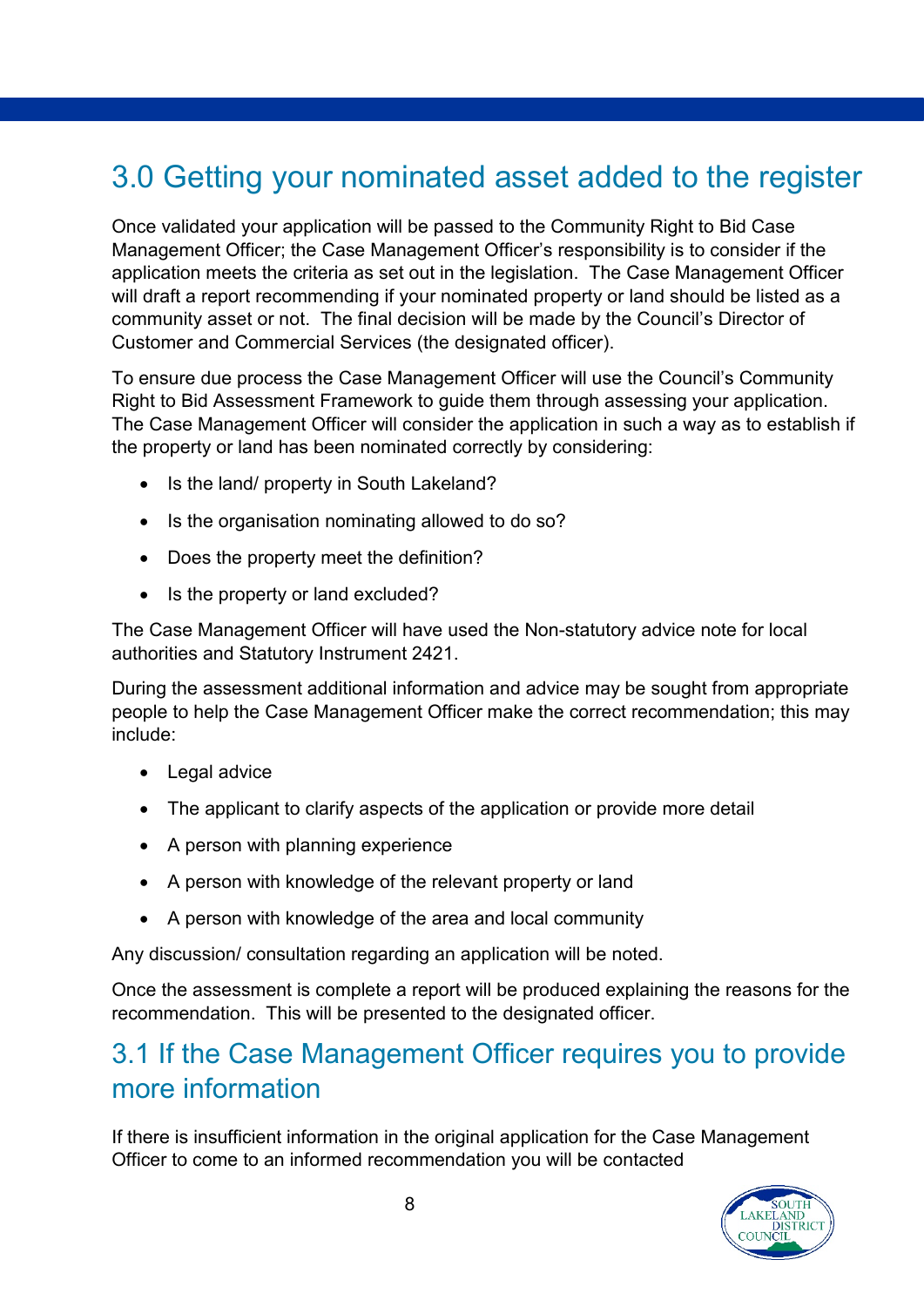by letter clearly stating the additional information/ evidence the Case Management Officer requires.

Once such a letter has been sent the 8 week assessment period is frozen until you return all the information requested. Once everything requested is received the time will recommence from when it was stopped.

#### <span id="page-8-0"></span>4.0 Following the designated officer's decision

You will be informed of the designated officer's decision in writing.

#### <span id="page-8-1"></span>5.0 Register of Assets of Community Value

Nominated property or land which have been approved by the designated officer as an 'asset of community value' will be added to the Council's 'Register of Assets of Community Value' that can be viewed on the Council's website.

The asset will also be added to the local land charges register. If the land is registered a restriction will be applied on the Land Register.

The 'relevant disposal' of any listed asset is restricted by the moratorium requirements (for more information see the Statutory Instrument 2421 and Non-statutory advice note for local authorities).

Nominations will be removed from the register after a period of 5 years, or through one of the circumstances explained in the Statutory Instrument 2421 and Non-statutory advice note for local authorities.

#### <span id="page-8-2"></span>6.0 Register of unsuccessful Nominations

Nominations which have been declined by the designated officer will be added to the 'Register of Unsuccessful Nominations' for future reference.

Unsuccessful nominations will be removed from the register after a period of 5 years, or through one of the circumstances explained in the Statutory Instrument 2421 and Nonstatutory advice note for local authorities.

## <span id="page-8-3"></span>7.0 Asking for a review of the decision

An Owner can ask for a review of the decision. Initially, this must be an internal review. If an Owner you are still not satisfied you can submit an appeal for a tribunal review. Both the processes are explained below: